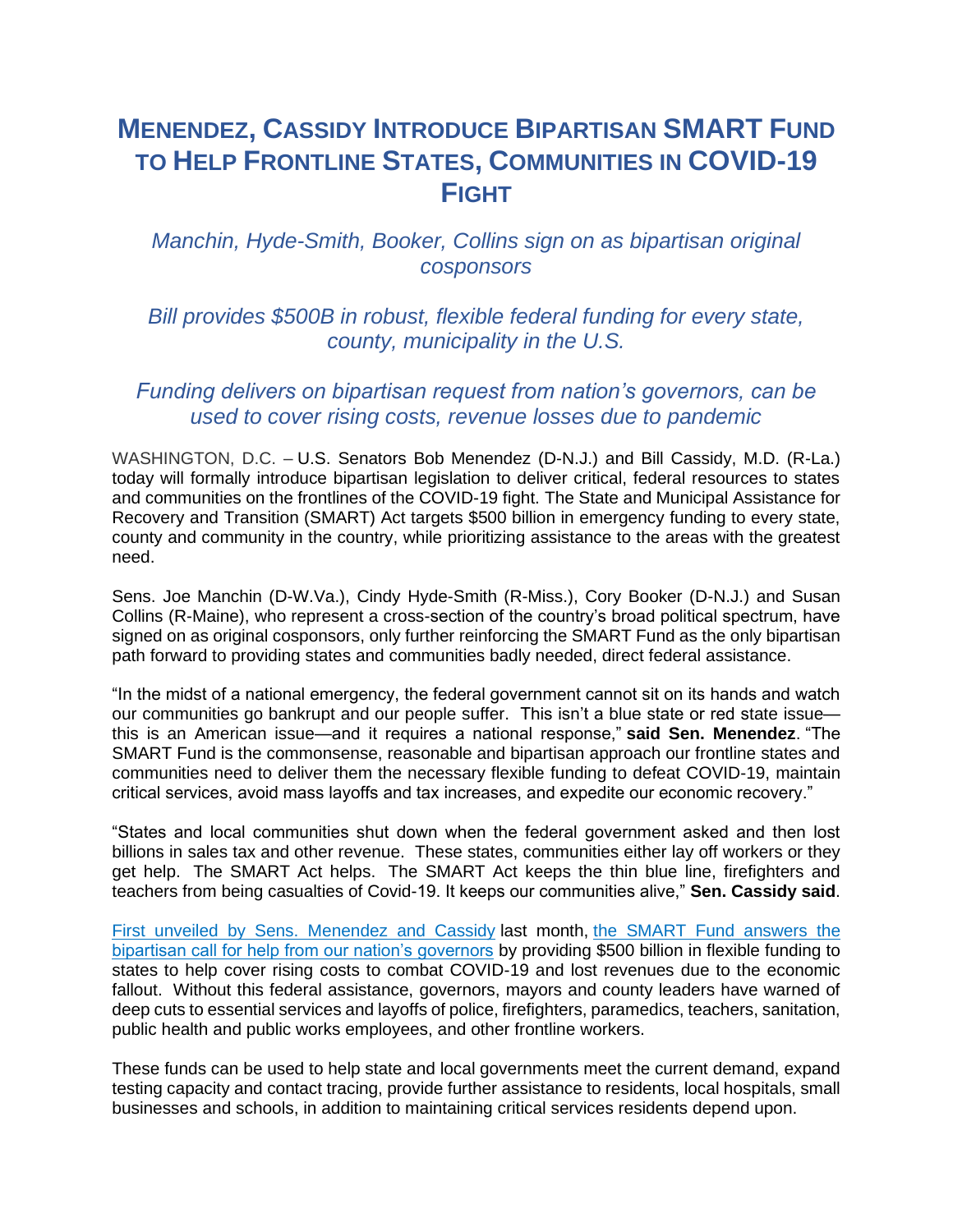The SMART Fund builds upon the \$150 billion set aside in the Coronavirus Aid, Relief, and Economic Security (CARES) Act to help state and local governments, created by Sen. Jack Reed (D-R.I.). It eliminates the current 500,000 population threshold, allowing every state, county, municipality, U.S. territory and the District of Columbia to qualify for direct federal assistance, regardless of its size. After talking to numerous stakeholders—including Sens. Manchin, Hyde-Smith and Collins—since unveiling their plan, which initially dropped the population threshold tenfold to 50,000, Sens. Menendez and Cassidy decided to fully eliminate it in the final bill.

Additionally, the SMART Fund targets funding to areas of greatest need based upon infection rates and revenue losses, and overturns the U.S. Treasury's erroneous guidance that placed undue restrictions on how state and local governments could use the CARES stabilization funding.

"West Virginia's cities and municipalities are facing drastic cuts in revenues as a result of the COVID-19 pandemic. If Congress doesn't act now, our local officials will be forced to make difficult choices between providing essential services like first responders and retaining their employees to balance their budgets and avoid bankruptcy. It is unacceptable to allow our small businesses or our local governments to face bankruptcy for doing the right thing during this crisis. This bipartisan legislation will ensure our state and local governments can keep essential services up and running during this pandemic. I continue to hear from my friends in city and country government that the need for additional support is urgent and this bill delivers \$500 billion in additional support so they are able to continue operating through this difficult time," **said Sen. Manchin**.

"The fact that cities and counties face layoffs, reductions in essential services, and even bankruptcies is cause enough for us to look at responsible ways to ensure people have access to the services they need. This bill represents a good-faith effort to help communities, counties, and states weather the financial hardships of the coronavirus emergency," **Sen. Hyde-Smith said**.

"Our state and local governments are on the frontlines of this crisis," **Sen. Booker said**. Without increased resources, they will be forced to make deep cuts to public services, including laying off essential workers such as police, firefighters, paramedics, and teachers at a time when they're needed the most. This common sense, bipartisan proposal will provide local leaders with the critical funding they desperately need to respond to and begin the recovery from COVID-19.

"In addition to its tragic health effects, COVID-19 has devastated communities and slammed Maine's economy. The impact on Maine's revenues could be among the worst in the nation," **said Sen. Collins**. "Dramatic revenue shortfalls will force state and local governments to either increase taxes or slash or suspend important services in health care, education, and transportation construction, which are needed now more than ever in the midst of this crisis. The SMART Act would help avoid the worst of these consequences by providing Maine's state and local governments with flexible funding that can be used to directly offset some of their plummeting revenues. Congress must act now to protect vital services and to prevent widespread furloughs of state and local public servants, including police, firefighters, medical professionals, and educators."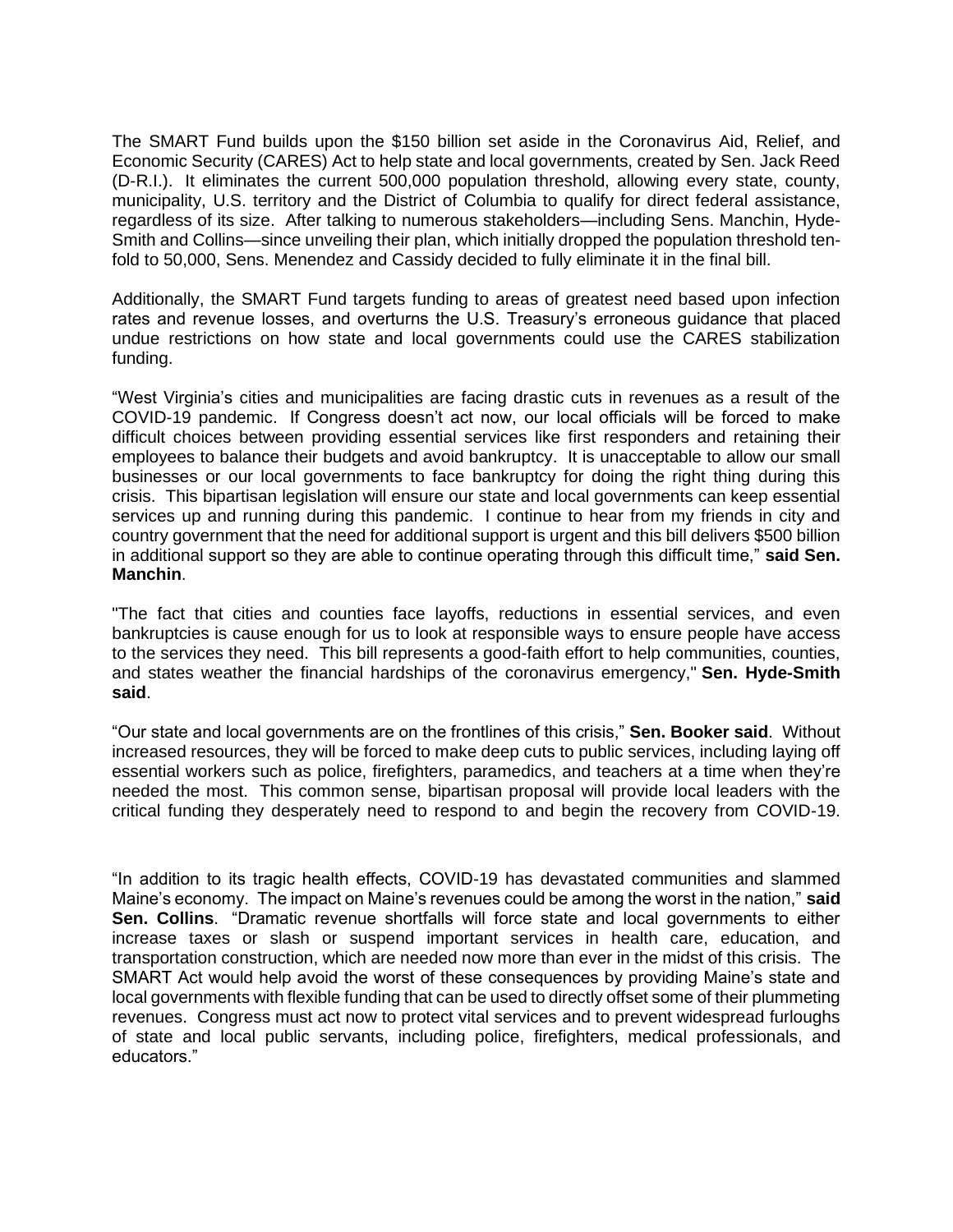Specifically, the SMART Fund would provide \$500 billion to state, local, and tribal governments in order to avoid mass layoffs, steep tax hikes, and a breakdown of essential services. After a \$16 billion set-aside for Native American tribal governments, the remaining funding would be allocated to states through three equally divided tranches:

- 1) **One-Third Based on Population Size**. This tranche of funding will be allocated to all 50 states, D.C. and U.S. territories in proportion to each respective state or territory's percentage of the U.S. population. Counties and municipalities will each get a share of one-sixth of their state's respective allocation for a combined total of one-third of their state's allocation from this tranche. Funding will be distributed to counties and municipalities based on each county or municipality's proportion of the state's population for this tranche.
- 2) **One-Third Based on Infection Rates**. This tranche of funding will be allocated based on each state's relative share of the nation's infection rate. States that have disproportionately high infection rates will incur significantly higher expenses and will likely need to continue stay-at-home orders for longer periods of time, leading to larger revenue losses. Counties and municipalities will each get a share of one-sixth of their state's respective allocation for a combined total of one-third of their state's allocation from this tranche. Funding will be distributed to counties and municipalities based on each county or municipality's proportion of the state's population for this tranche.
- 3) **One-Third Based on Revenue Losses**. This tranche of funding will be allocated based on each state's revenue loss in proportion to the combined revenue loss of all the states from January 1, 2020 through December 31, 2020. States that took strong actions to curb the spread of the coronavirus should not face additional budget shortfalls as a result of taking responsible action. Counties and municipalities will each get a share of one-sixth of their state's allocation for a combined total of one-third of their state's allocation from this tranche. Funding will be distributed to counties and municipalities based on each county or municipality's revenue loss from January 1, 2020 to December 31, 2020 in proportion to the combined revenue loss for all counties and municipalities in the state over this period. This is designed to ensure that adequate funding flows to counties and municipalities that are disproportionately affected relative to their population.

Under the formula, for example, if a state is awarded \$6 billion in SMART funds, \$4 billion would go to help stabilize the state government, \$1 billion would be split among its counties and the remaining \$1 billion dispersed to each of its municipalities based upon the respective criteria in each tranche.

All States, Puerto Rico and the District of Columbia shall receive a minimum of \$2 billion combined from the first two tranches in addition to their allocation from the third tranche.

Governors, mayors and county leaders from around the country have expressed their support for the SMART Fund.

"The SMART Act provides essential federal aid for counties at a time when our revenues are plummeting, yet demands for our frontline public health and public safety services are skyrocketing. We are encouraged by lawmakers on both sides of the aisle working with us to address the urgent needs of county governments, including our economic response and recovery priorities," **said National Association of Counties Executive Director Matthew Chase**. "We